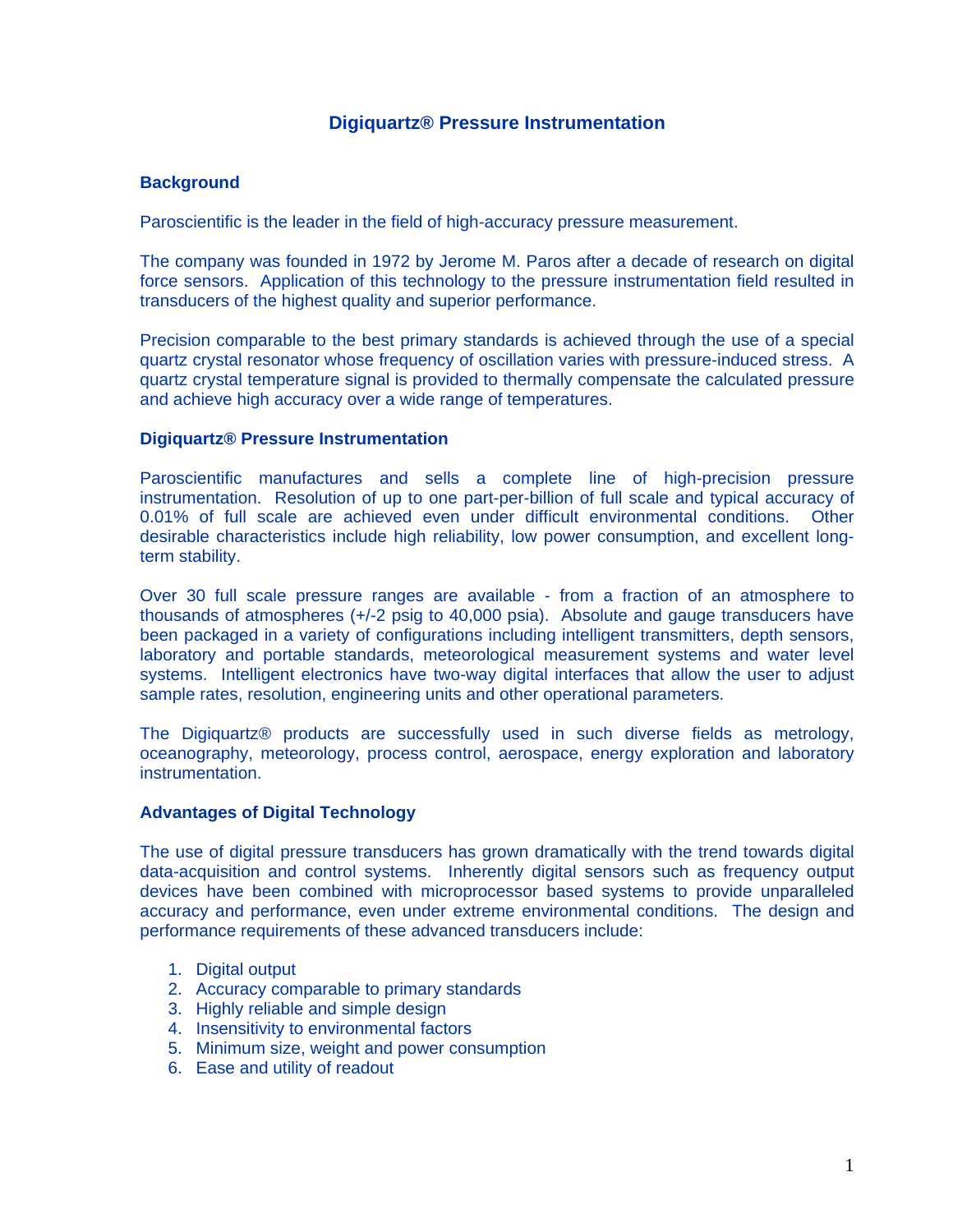True digital sensors have a great advantage in resolution and accuracy over traditional analog devices because more precise measurements can be made in the time domain. Digital-type signals are also less susceptible to interference, easier to transmit over long distances, and readily interface to counter-timers, telemetry and digital computer systems.

#### **Digiquartz® Pressure Sensing Technology**

Accuracy, stability, and reliable performance under difficult environmental conditions are the key performance requirement for precision pressure instrumentation. Accuracy and stability are required to ensure data quality. Instrumentation reliability directly affects network data integrity as well as operating costs.

The superior performance of the Digiquartz instruments is achieved through the use of a precision quartz crystal resonator whose frequency of oscillation varies with pressure-induced stress. Quartz crystals were chosen for the sensing elements because of their remarkable repeatability, low hysteresis, and excellent stability. The resonant frequency outputs are maintained and detected with oscillator electronics similar to those used in precision clocks and counters.

Flexurally-vibrating, single or dual beam, load-sensitive resonators have been developed. The double-ended tuning fork consists of two identical beams driven piezoelectrically in 180 $^{\circ}$ phase opposition such that very little energy is transmitted to the mounting pads. The high-Q resonant frequency, like tuning a violin string, is a function of the applied load: increasing with tension and decreasing with compressive forces. The digital temperature sensor consists of piezoelectrically-driven, torsionally-oscillating tines whose resonant frequency is a function of temperature. Its output is used to thermally compensate the calculated pressure and achieve high accuracy over a wide range of temperatures.





 **Force-Sensing Quartz Crystal Temperature-Sensing Quartz Crystal**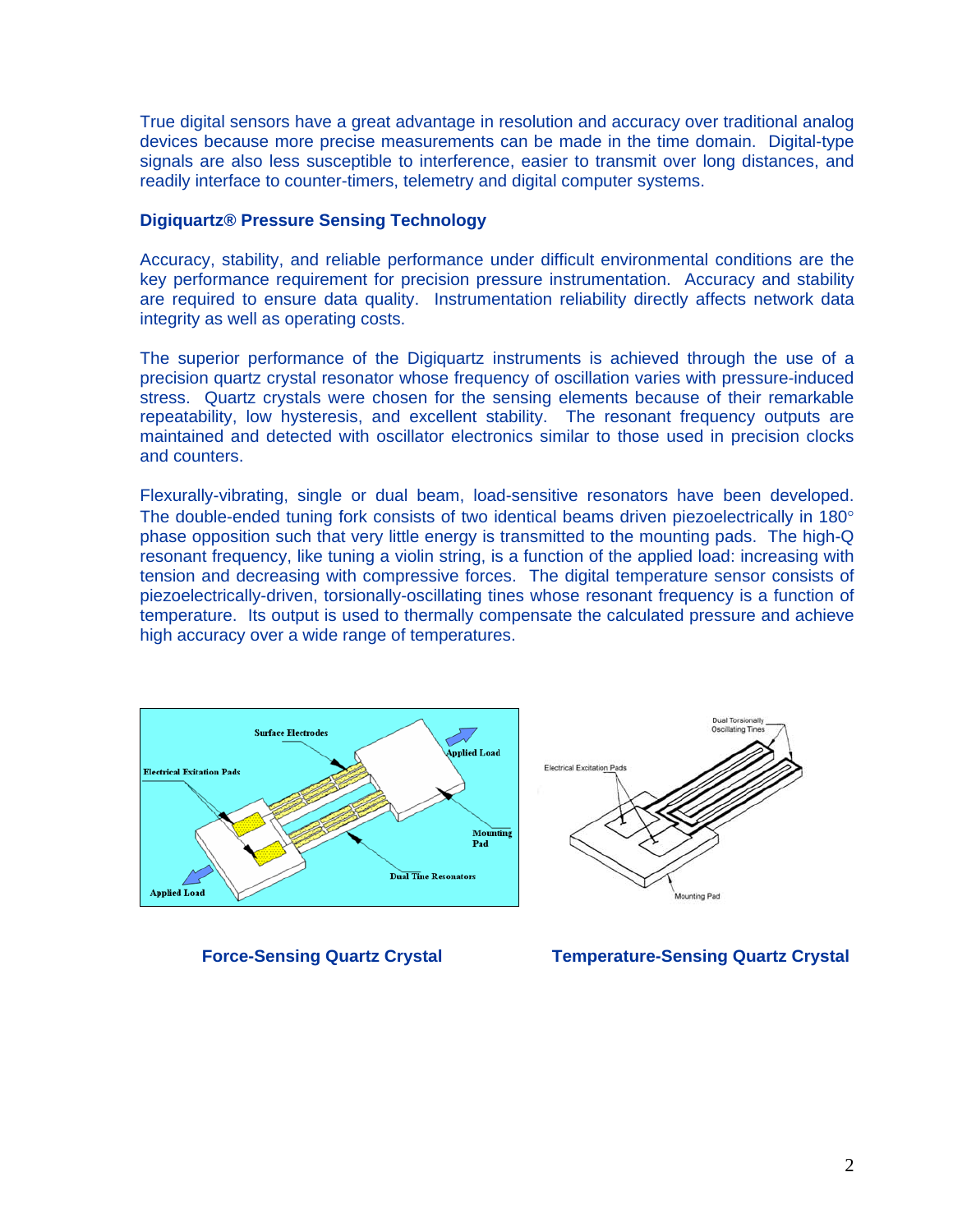

#### **Digiquartz® Low Pressure Sensor Digiquartz® High Pressure Sensor**

Pressure transducer mechanisms employ bellows or Bourdon tubes as the pressure-to-load generators. Pressure acts on the effective area of the bellows to generate a force and torque about the pivot and compressively stress the resonator. The change in frequency of the quartz crystal oscillator is a measure of the applied pressure. Similarly, pressure applied to the Bourdon tube generates an uncoiling force that applies tension to the quartz crystal. Temperature sensitive crystals are used for thermal compensation. The mechanisms are acceleration compensated with balance weights to reduce the effects of orientation sensitivity. The transducers are hermetically sealed and evacuated to eliminate air damping and maximize the Q of the resonators. The internal vacuum also serves as an excellent reference for the absolute pressure transducer configurations.

Microprocessor-based intelligent electronics are available with highly stable TCXO countertimer circuitry to measure transducer frequency or period outputs, and to store the linearization and thermal compensation algorithm, calibration coefficients, and command and control software that process the outputs in a variety of digital formats.

Paroscientific Intelligent Transmitters consist of a Digiquartz® Pressure Transducer and a digital interface board in an integral package. Commands and data requests are sent via twoway RS-232 or RS-485 serial interfaces. Digital outputs are provided directly in engineering units with typical accuracy of 0.01% over a wide temperature range. Output pressure is fully thermally compensated using a quartz crystal temperature signal. All intelligent transmitters are preprogrammed with calibration coefficients.

Dual RS-232 and RS-485 interfaces allow complete remote configuration and control of all operating parameters, including resolution, sample rate, choice of engineering units, integration time, and sampling requests. The commands include: Single sample and send, synchronized sample and hold, continuous sample and send, and special burst sampling modes. Starting with firmware revision R5.10 (M3.0, MET4/4A) or later it is now possible to achieve parts-per-billion resolution. This feature is also enabled by software command. When disabled, the sensor is backward compatible and works in the standard mode with typical parts-per-million resolution. Nano-resolution is achieved by sub-sampling pressure at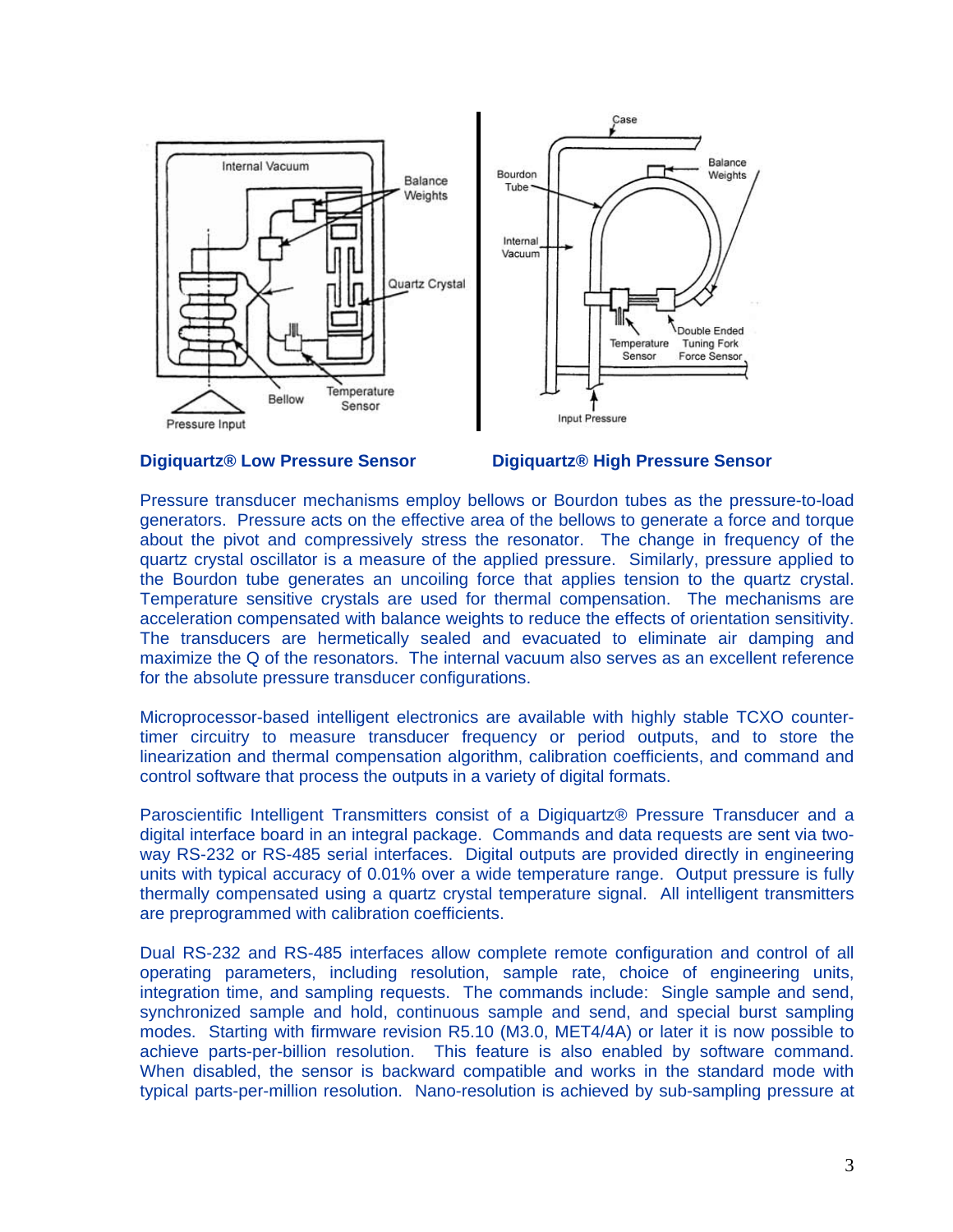a much higher rate (typically 8 kHz) and applying digital signal processing techniques using an IIR (infinite impulse response) filter.

Additional features include support for serial loop and multi-drop networking, user-selectable baud rates up to 115,200 baud, synchronization of measurements with time-based integration, 2 or 4 wire RS-485 with transmission distances greater than 1 kilometer, improved high-speed continuous pressure measurements, a power management "sleep" mode, data formatting features, and unit identification commands.

## **Performance**

Digiquartz® products are the highest resolution, lowest noise, and most accurate instruments available today. The transducers are based on the inherently digital, highly stable, vibrating quartz crystal technology developed by Paroscientific over the last four decades. They are designed and tested to deliver outstanding performance even under difficult field conditions. Although many applications require both high resolution and accuracy, short-term measurements generally benefit from our high pressure sensitivity while longer term measurements need our accuracy, stability, and insensitivity to environmental errors.

### a. High Resolution

With a sensor of inadequate resolution, real signals can be obscured by noise, or sensor noise can be interpreted as real signals. Paroscientific transducer mechanisms, oscillator circuits, and digital interfaces are carefully designed for ultra-high resolution. Nano-Resolution, (parts-per-billion sensitivity) is available with all Paroscientific intelligent products. The noise floor of Quartz Crystal Sensors is shown below for an isolated quartz crystal.



Applications where it is important to measure extremely small pressure changes include tsunami detection in the ocean and land-based infrasound detection of tsunamis, severe weather, volcanic eruptions, avalanches, wind shear, wake-turbulence, and bolides. Examples of high resolution measurements using high-range absolute sensors follow.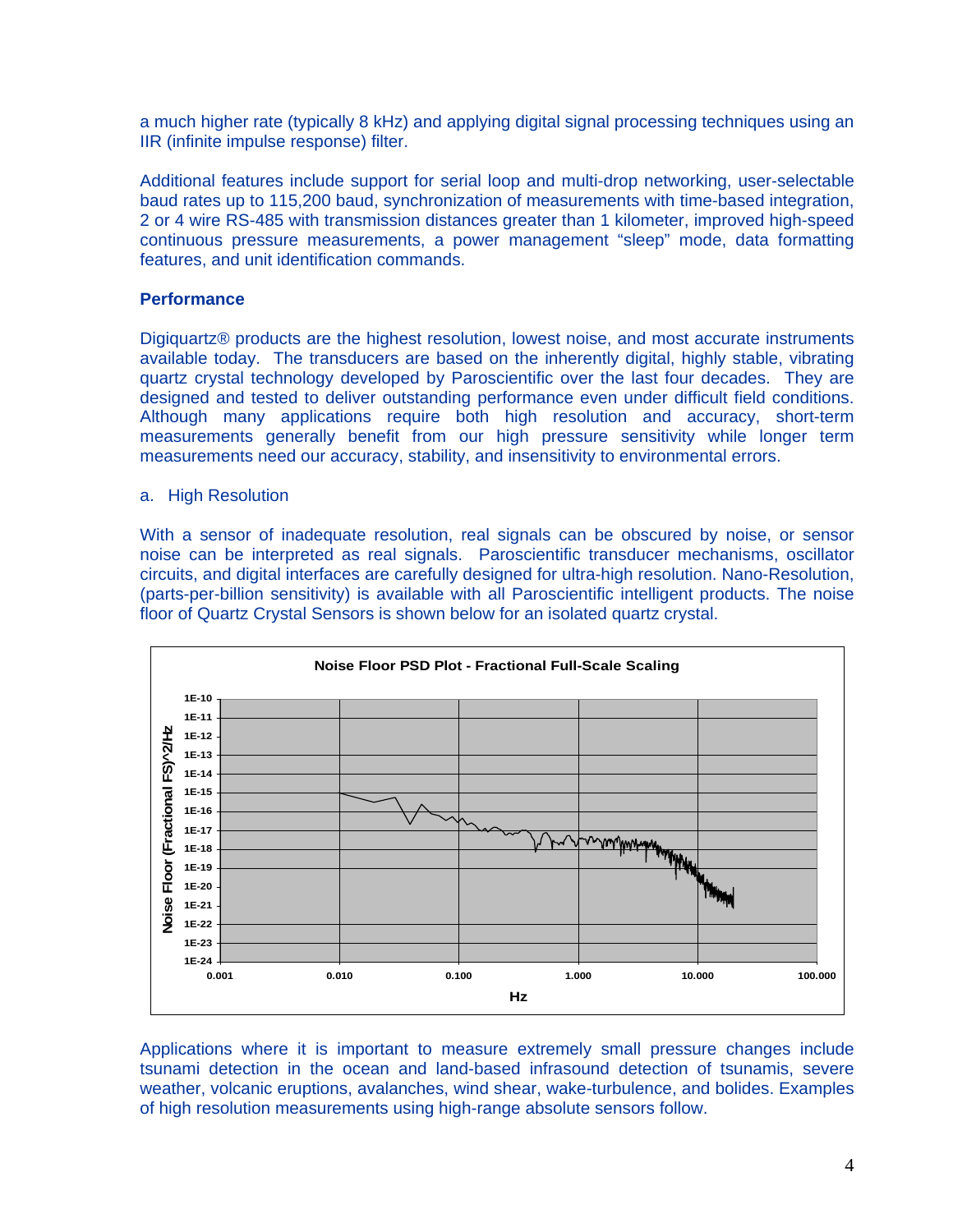A micro-tsunami was recorded by the nano-resolution pressure sensor on December 21, 2010 (M7.4 Bonin Island earthquake). Using wavelet analysis, a spectrogram was computed for the tsunami (see Figure 6). The cutoff period for tide removal is 1 hour, using Butterworth filters. Note the color scale in the plot was set to emphasize the tsunami, so the high frequency components are muted. The red line in the upper panel is the modeled tsunami amplitude time series. The tsunami appears from 645-745 minutes (indicated by white dashed line) with a period of about 14 minutes. The maximum tsunami amplitude is about 0.2 cm.



On 3 October 2009, an eruption of Sakurajima Volcano generated infrasound signals that were measured 987 km away at a nuclear test monitoring site. Note that ocean-generated microbarom signals with amplitudes of 0.1 Pa were measured with a sensitivity of 0.0003 Pa before and after the eruption.



**Sakurajima Eruption 10/3/09 7:45 UTC Station IS30 S/N 111244 Bandwidth 0.05 - 1.4 Hz**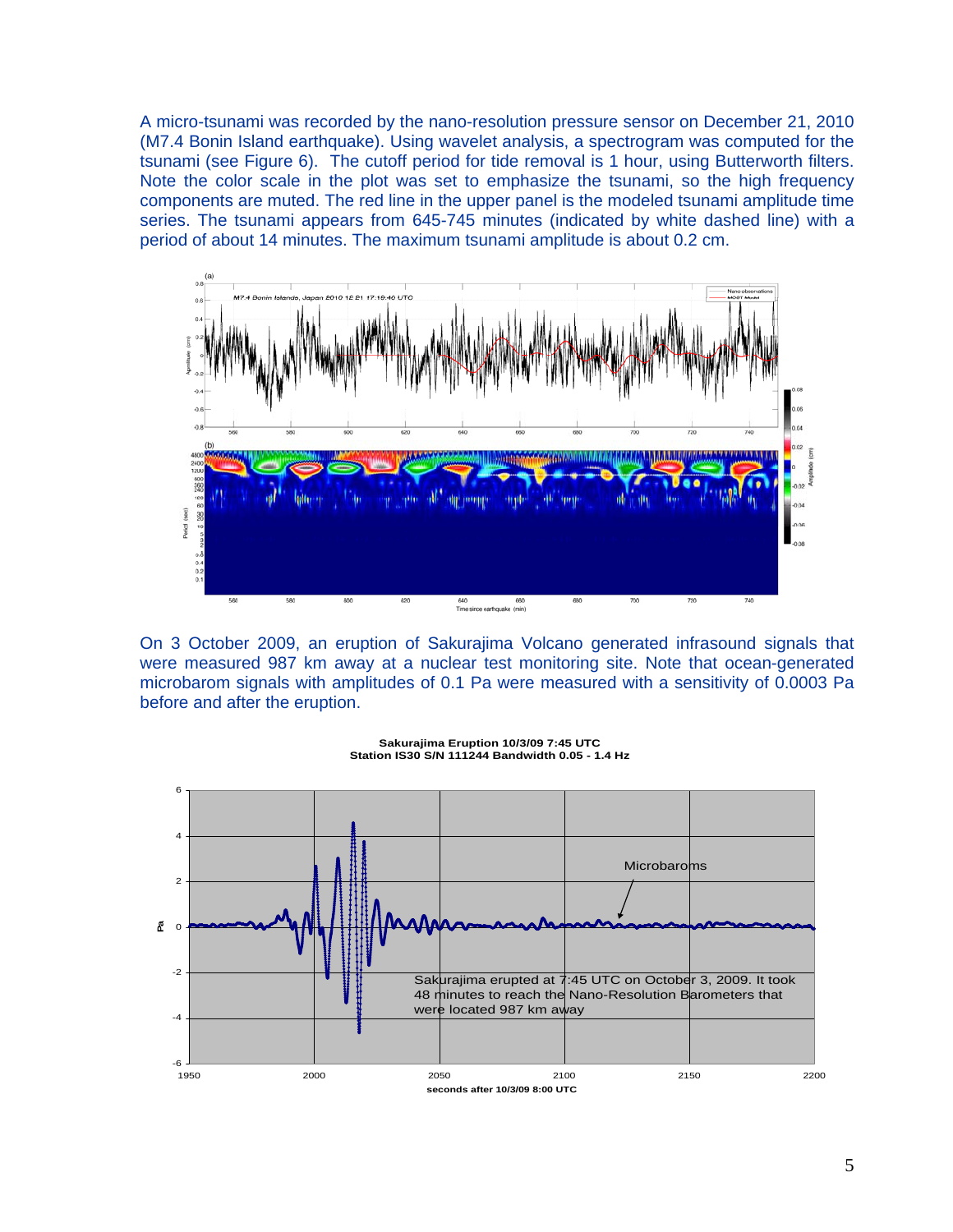On April 20, 2010 the Space Shuttle re-entered the atmosphere over Vancouver Island in British Colombia, Canada. Figure 9 above shows the pressure signal measured from a location in West Seattle, approximately 150 miles away. The pressure change shown is the typical N-Wave that is generated from supersonic flight



### b. Static Error Band

Typical accuracy of Digiquartz® Instruments is 0.01% of full scale or better. Accuracy relative to the primary standard includes resolution, hysteresis, non-repeatability and nonconformance. Digiquartz® Instruments are calibrated across a wide operating temperature and accuracy does not degrade as temperature changes.



**Static Error Band**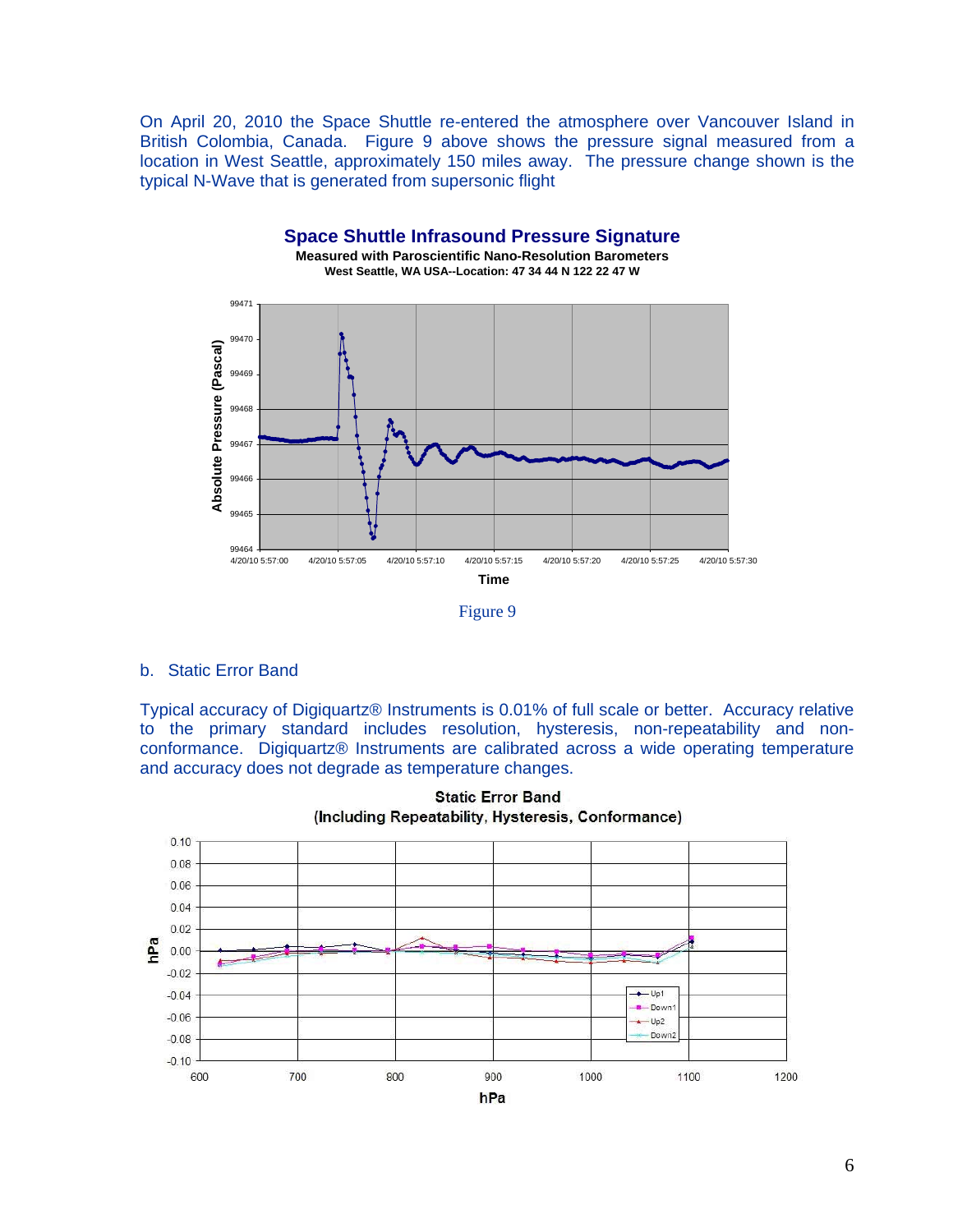Typical static error band for Digiquartz® Instruments is achieved after meticulous testing and calibration. Calibration is performed by applying known pressure from primary standards to manifolds of transducers mounted in temperature chambers. Two frequency (or period) output signals are sent from each transducer. Pressure is measured with a force-sensitive quartz crystal whose output period changes with applied load. A second period output comes from a quartz crystal temperature sensor used for thermal compensation. The manifold of transducer signals are multiplexed, measured, and the data fit to derive coefficients for the standard equation that characterizes the transducers. The calibration coefficients are provided with each transducer and the indicated pressure (calculated) will agree with the "true" applied pressure with a typical accuracy of 0.01 percent of transducer full scale over the full operational range of pressure and temperatures. Digiquartz® Intelligent Transmitters store the calibration coefficients in non-volatile EEPROM to provide fully temperature-compensated and linearized outputs on the bi-directional RS-232 and RS-485 interfaces.

#### c. Environmentally Rugged and Reliable

Digiquartz® Instruments are carefully calibrated and temperature-compensated over a broad temperature range. They are also designed to survive extremes of shock and vibration with accurate, reliable measurements. Paroscientific transducers have been used in a variety of applications from deep space probes to ocean bottom deployments.

All Digiquartz transducers have an internal quartz temperature sensor whose output is used to thermally compensate the calculated pressure and achieve high accuracy over a wide range of temperatures.



### **Temperature Conformance of a Typical Digiquartz® Instrument**

The temperature conformance plot above shows the closeness of the indicated pressure to the applied pressure at different temperatures over the full operational range of pressures and temperatures.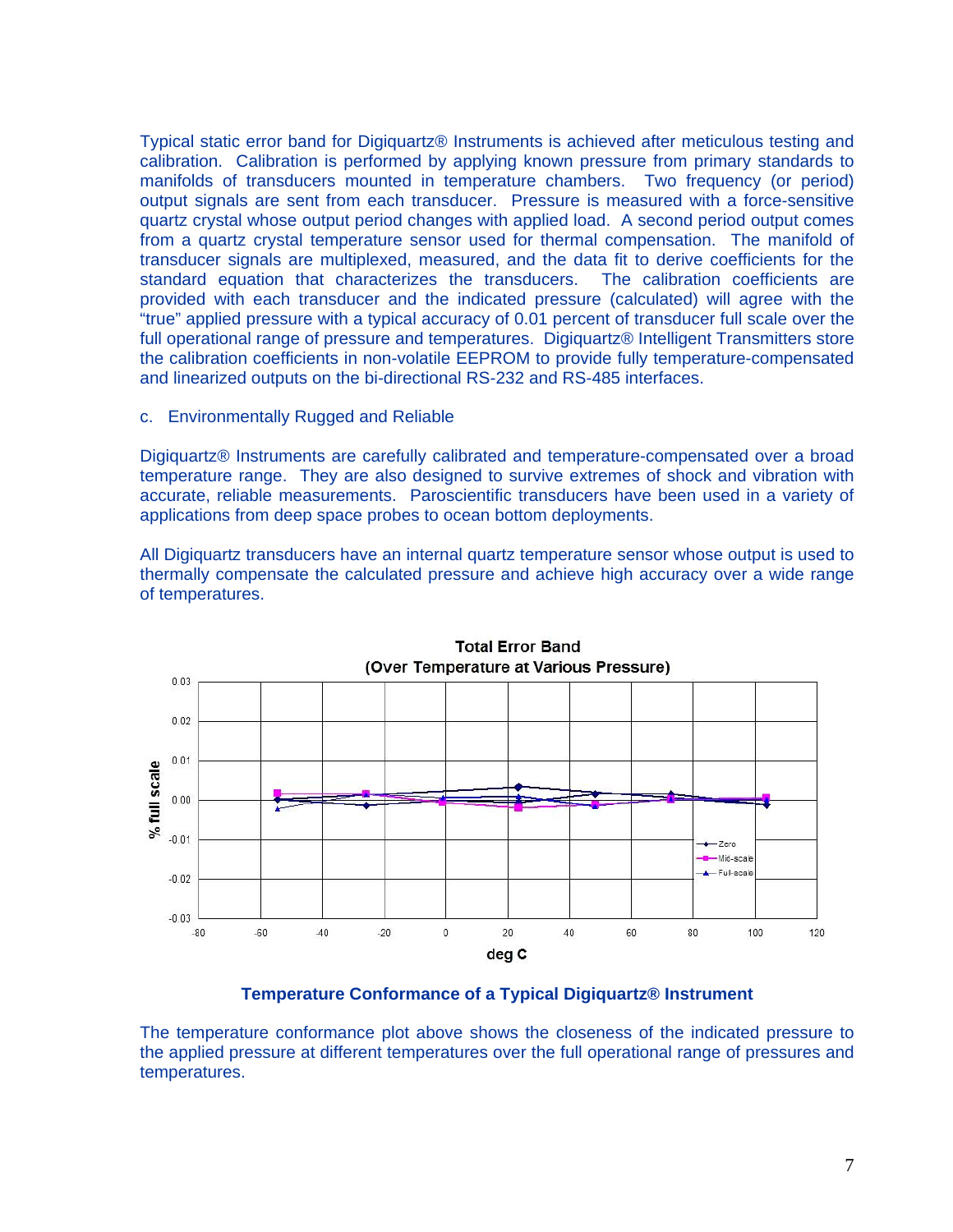### d. Low Cost of Ownership

Digiquartz® products provide a low total-cost-of-ownership. The long-term stability of Digiquartz® products reduces recalibration intervals and operational costs. Ease of use reduces the need for extensive training. Reliable operation eliminates excessive product purchases, repair costs and loss of revenues due to process interruptions.

## **Quality Assurance and Test**

Paroscientific, Inc., maintains a Quality Management System that is certified to the requirements of the ISO 9001 International Quality Standard. All calibrations performed at Paroscientific, Inc. are traceable to the National Institute of Standards and Technology (NIST) Our quality system and commitment to excellence ensure our customers of outstanding products and services.

# **Facilities**

The Paroscientific Inc. headquarters and manufacturing facility are located in an awardwinning building in Redmond, Washington USA. This facility contains all of the sophisticated manufacturing and test equipment necessary to produce the world's most accurate pressure instrumentation including electron-beam, laser, resistance and pulsed TIG welders, vacuum deposition machines, mass spectrometer leak detectors, specialized quartz crystal and pressure transducer fabrication and test stations, high-vacuum evacuation and bake-out equipment, environmental test chambers, primary standards, and automated test stands.



Paroscientific Facility in Redmond, WA Weld Room (TIG, Laser, Electron)







Manufacturing Area **Calibration Laboratory**